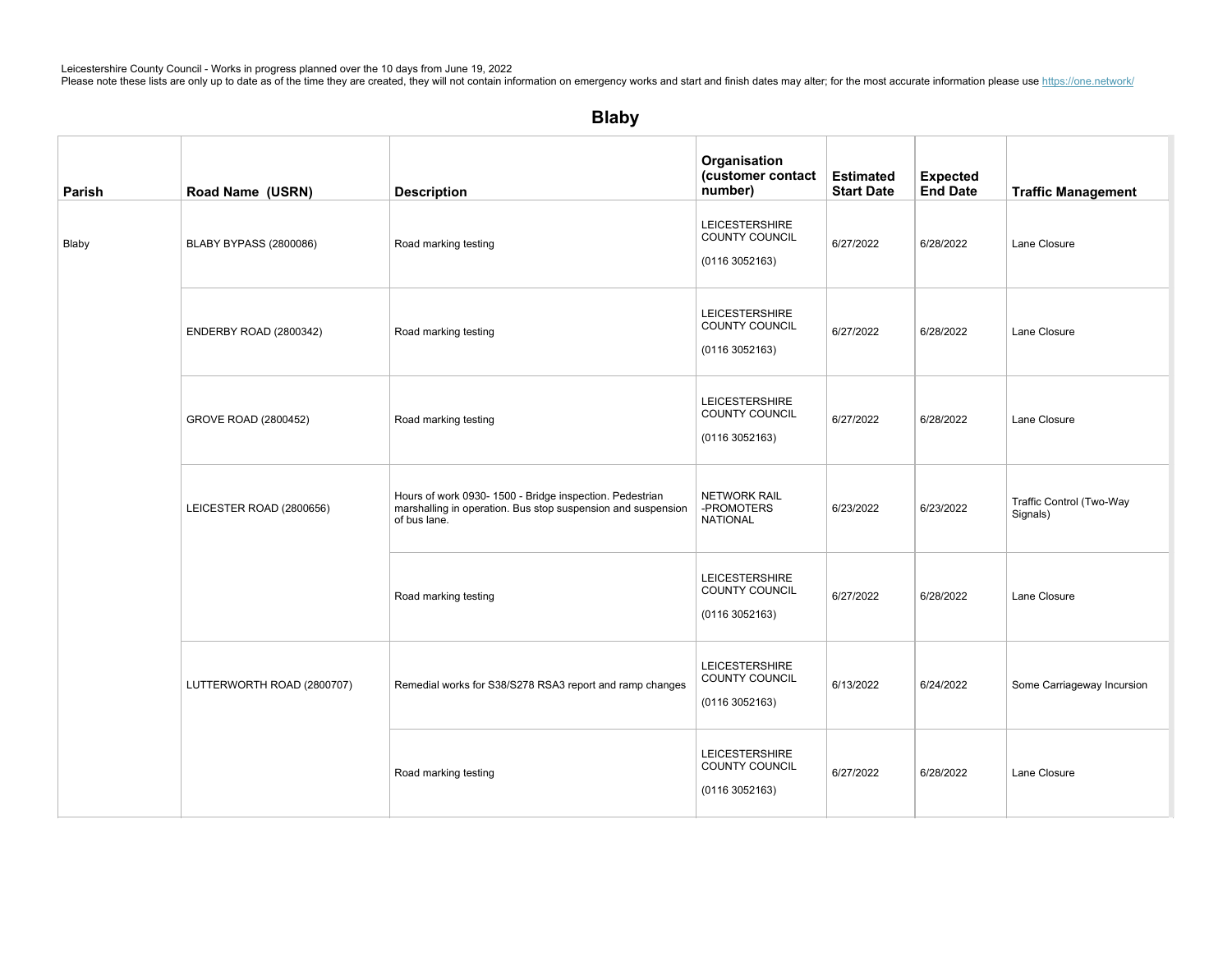| Parish            | Road Name (USRN)                                      | <b>Description</b>                                                                                                                                                         | Organisation<br>(customer contact<br>number)              | <b>Estimated</b><br><b>Start Date</b> | <b>Expected</b><br><b>End Date</b> | <b>Traffic Management</b>              |
|-------------------|-------------------------------------------------------|----------------------------------------------------------------------------------------------------------------------------------------------------------------------------|-----------------------------------------------------------|---------------------------------------|------------------------------------|----------------------------------------|
| Blaby             | ROUNDABOUT AT THE JUNCTION OF<br>ENDERBY RO (2802312) | Road marking testing                                                                                                                                                       | <b>LEICESTERSHIRE</b><br>COUNTY COUNCIL<br>(01163052163)  | 6/27/2022                             | 6/28/2022                          | Lane Closure                           |
|                   | ROUNDABOUT AT THE JUNCTION OF<br>GROVE ROAD (2802313) | Road marking testing                                                                                                                                                       | <b>LEICESTERSHIRE</b><br>COUNTY COUNCIL<br>(0116 3052163) | 6/27/2022                             | 6/28/2022                          | Lane Closure                           |
|                   | ROUNDABOUT AT THE JUNCTION OF<br>LEICESTER (2800085)  | Road marking testing                                                                                                                                                       | <b>LEICESTERSHIRE</b><br>COUNTY COUNCIL<br>(0116 3052163) | 6/27/2022                             | 6/28/2022                          | Lane Closure                           |
|                   | SAVILLE ROAD (2800945)                                | Install external meter in boundary box at depth of under 1.5<br>meters by Minimum dig with Permanent Reinstatement.<br>Footway closure: Alternative route will be provided | <b>SEVERN TRENT WATER</b><br>LTD<br>(0800 783 4444)       | 6/23/2022                             | 6/27/2022                          | No Carriageway Incursion               |
|                   | <b>WILLOW ROAD (2801200)</b>                          | * HV Boundary box Repair * restore supply t customer                                                                                                                       | <b>SEVERN TRENT WATER</b><br>LTD<br>(0800 783 4444)       | 6/16/2022                             | 6/20/2022                          | Traffic Control (Give and Take)        |
| <b>Braunstone</b> | BRAUNSTONE LANE (2801596)                             | BRAUNSTONE 21 - DSLAM 783648 - REMEDIAL WORKS - to   BT<br>clear Highway Defect.<br>Footway closure: Pedestrian walkway will be provided                                   | (0800 800150)                                             | 6/17/2022                             | 6/20/2022                          | Some Carriageway Incursion             |
|                   |                                                       | Carriageway patching 6m x 2m and 2m x 2m patch                                                                                                                             | <b>LEICESTERSHIRE</b><br>COUNTY COUNCIL<br>(01163052163)  | 6/20/2022                             | 6/20/2022                          | Traffic Control (Multi-Way<br>Signals) |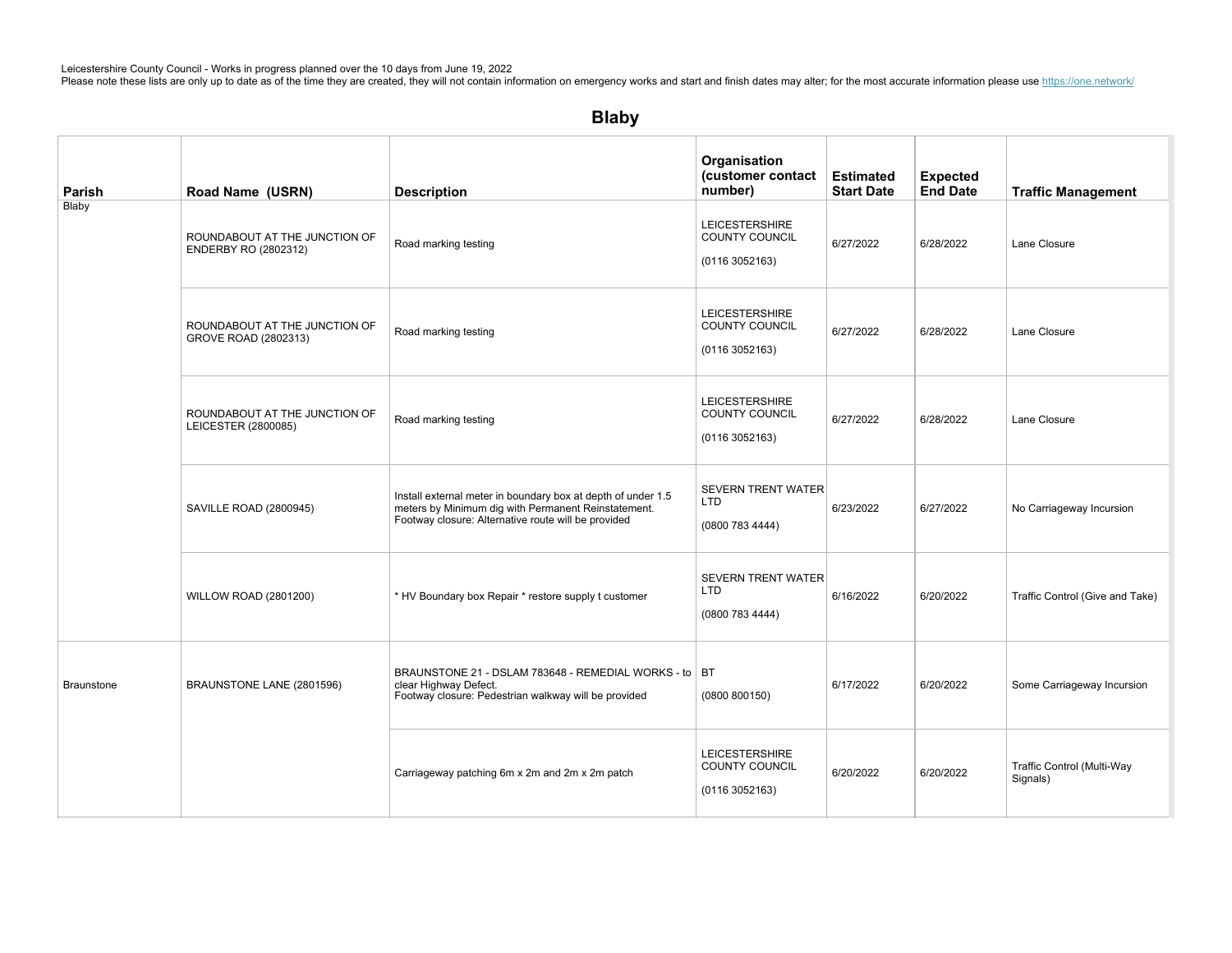| Parish            | Road Name (USRN)            | <b>Description</b>                                                                                                                                                                                                                                                | Organisation<br>(customer contact<br>number)             | <b>Estimated</b><br><b>Start Date</b> | <b>Expected</b><br><b>End Date</b> | <b>Traffic Management</b>            |
|-------------------|-----------------------------|-------------------------------------------------------------------------------------------------------------------------------------------------------------------------------------------------------------------------------------------------------------------|----------------------------------------------------------|---------------------------------------|------------------------------------|--------------------------------------|
| <b>Braunstone</b> | BRAUNSTONE LANE (2801596)   | Replace one pole                                                                                                                                                                                                                                                  | ВT<br>(0800 800150)                                      | 6/22/2022                             | 6/22/2022                          | Some Carriageway Incursion           |
|                   | CHARLECOTE AVENUE (2800195) | Replace one pole                                                                                                                                                                                                                                                  | <b>BT</b><br>(0800 800150)                               | 6/22/2022                             | 6/22/2022                          | Some Carriageway Incursion           |
|                   | GOODHEART WAY (2801848)     | Excavate in footway to clear blocked tee / duct ? Replace if<br>damaged for customer connection<br>Footway closure: Alternative route will be provided                                                                                                            | <b>VIRGIN MEDIA</b><br>(0345454111)                      | 6/21/2022                             | 6/23/2022                          | Some Carriageway Incursion           |
|                   | MERIDIAN WAY (2801733)      | S184 works<br>Installation of temporary vehicle access to construct Meridian<br>Park                                                                                                                                                                              | <b>LEICESTERSHIRE</b><br>COUNTY COUNCIL<br>(01163052163) | 6/13/2022                             | 7/1/2022                           | Traffic Control (Two-Way<br>Signals) |
|                   |                             | NARBOROUGH ROAD SOUTH (2800789) Excavate 1 location/s and install copper earthing strip to en                                                                                                                                                                     | <b>BT</b><br>(0800 800150)                               | 6/27/2022                             | 6/29/2022                          | Some Carriageway Incursion           |
|                   | RAVENHURST ROAD (2800890)   | Excavate in footway to locate tee ? If none found install new tee   VIRGIN MEDIA<br>for customer connection<br>Footway closure: Alternative route will be provided                                                                                                | (03454541111)                                            | 6/22/2022                             | 6/24/2022                          | Some Carriageway Incursion           |
|                   | ROSAMUND AVENUE (2800914)   | Maintenance dig required to expose a buried joint and provide<br>service maybe new cable or duct to property. Also try to attempt BT<br>to install a BT/Openreach chamber with frame and cover on<br>joint<br>Footway closure: Alternative route will be provided | (0800 800150)                                            | 6/21/2022                             | 6/23/2022                          | Some Carriageway Incursion           |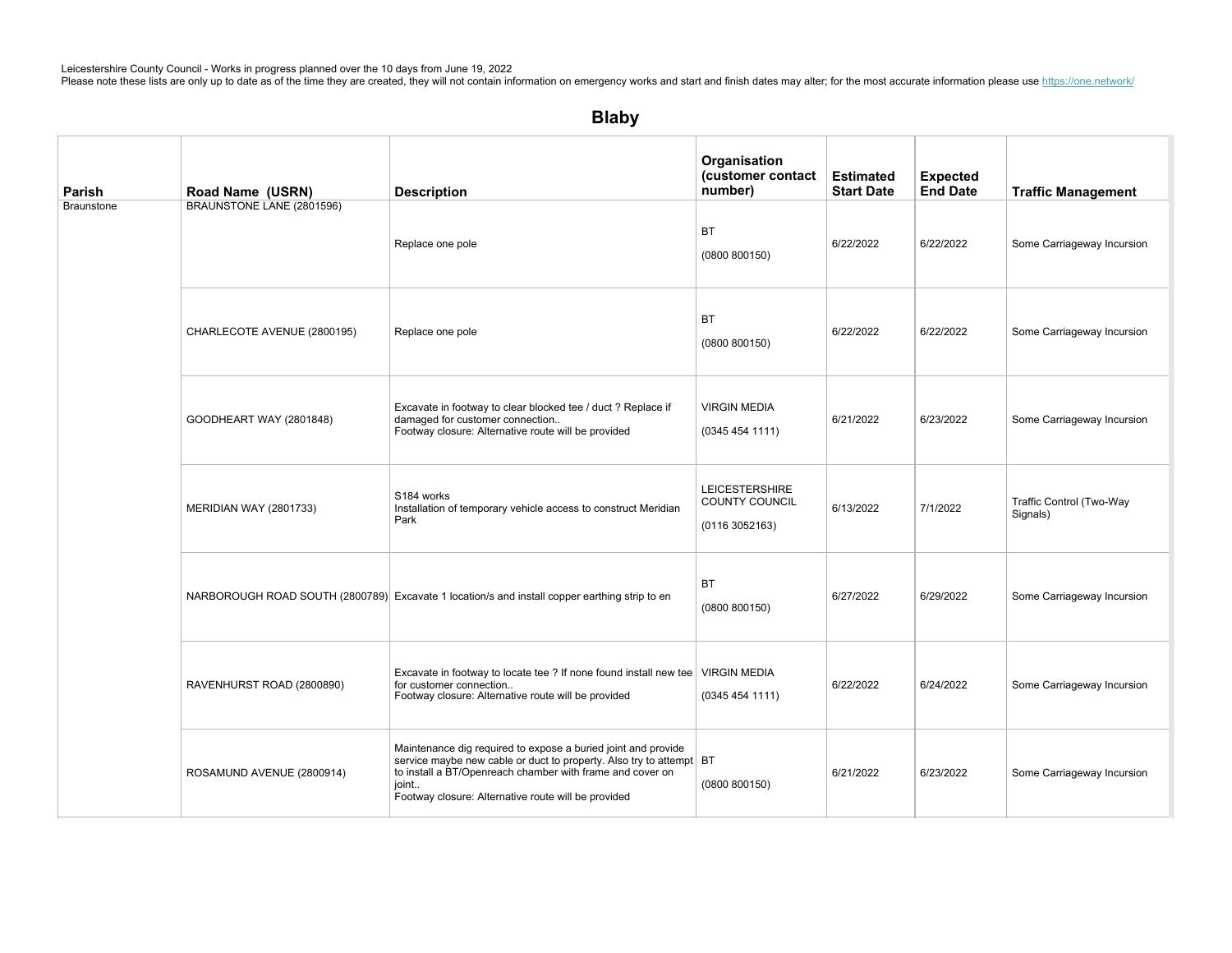| Parish        | Road Name (USRN)             | <b>Description</b>                                                                                                                                                                                       | Organisation<br>(customer contact<br>number)                    | <b>Estimated</b><br><b>Start Date</b> | <b>Expected</b><br><b>End Date</b> | <b>Traffic Management</b>        |
|---------------|------------------------------|----------------------------------------------------------------------------------------------------------------------------------------------------------------------------------------------------------|-----------------------------------------------------------------|---------------------------------------|------------------------------------|----------------------------------|
| Braunstone    | ROYCE CLOSE (2801706)        | Maintenance dig required to expose a buried joint and provide<br>service maybe new cable or duct to property. Also try to attempt<br>to install a BT/Openreach chamber with frame and cover on<br>joint. | <b>BT</b><br>(0800 800150)                                      | 6/23/2022                             | 6/27/2022                          | Traffic Control (Give and Take)  |
|               | SHOTTERY AVENUE (2800969)    | Replace one pole                                                                                                                                                                                         | <b>BT</b><br>(0800 800150)                                      | 6/22/2022                             | 6/22/2022                          | Some Carriageway Incursion       |
| Cosby         | NARBOROUGH ROAD (2800788)    | CRP 22/23<br>Coord with Eon - x3<br>Remove 3x 5m Steel column<br>1 in Tarmac / 2 in Verge<br>Install replacement 6m galv column, refitting existing LED<br>lantern on site and reinstate ground          | <b>LEICESTERSHIRE</b><br>COUNTY COUNCIL<br>(01163052163)        | 6/22/2022                             | 6/22/2022                          | Traffic Control (Stop/Go Boards) |
| Countesthorpe | FOSTON ROAD (2800396)        | 12m2 + 1m2 footway patching                                                                                                                                                                              | <b>LEICESTERSHIRE</b><br><b>COUNTY COUNCIL</b><br>(01163052163) | 6/23/2022                             | 6/23/2022                          | Road Closure                     |
|               | WILLOUGHBY ROAD (2801195)    | Recover 1 existing pole                                                                                                                                                                                  | BT<br>(0800 800150)                                             | 6/22/2022                             | 6/22/2022                          | Some Carriageway Incursion       |
| Croft         | BROOKES AVENUE (2800129)     | Install external meter in boundary box at depth of under 1.5<br>meters by Minimum dig with Permanent Reinstatement.<br>Footway closure: Alternative route will be provided                               | <b>SEVERN TRENT WATER</b><br>LTD<br>(0800 783 4444)             | 6/23/2022                             | 6/27/2022                          | No Carriageway Incursion         |
|               | <b>HILL STREET (2800521)</b> | * Hydrant Renew                                                                                                                                                                                          | <b>SEVERN TRENT WATER</b><br>LTD<br>(08007834444)               | 6/20/2022                             | 6/22/2022                          | Traffic Control (Give and Take)  |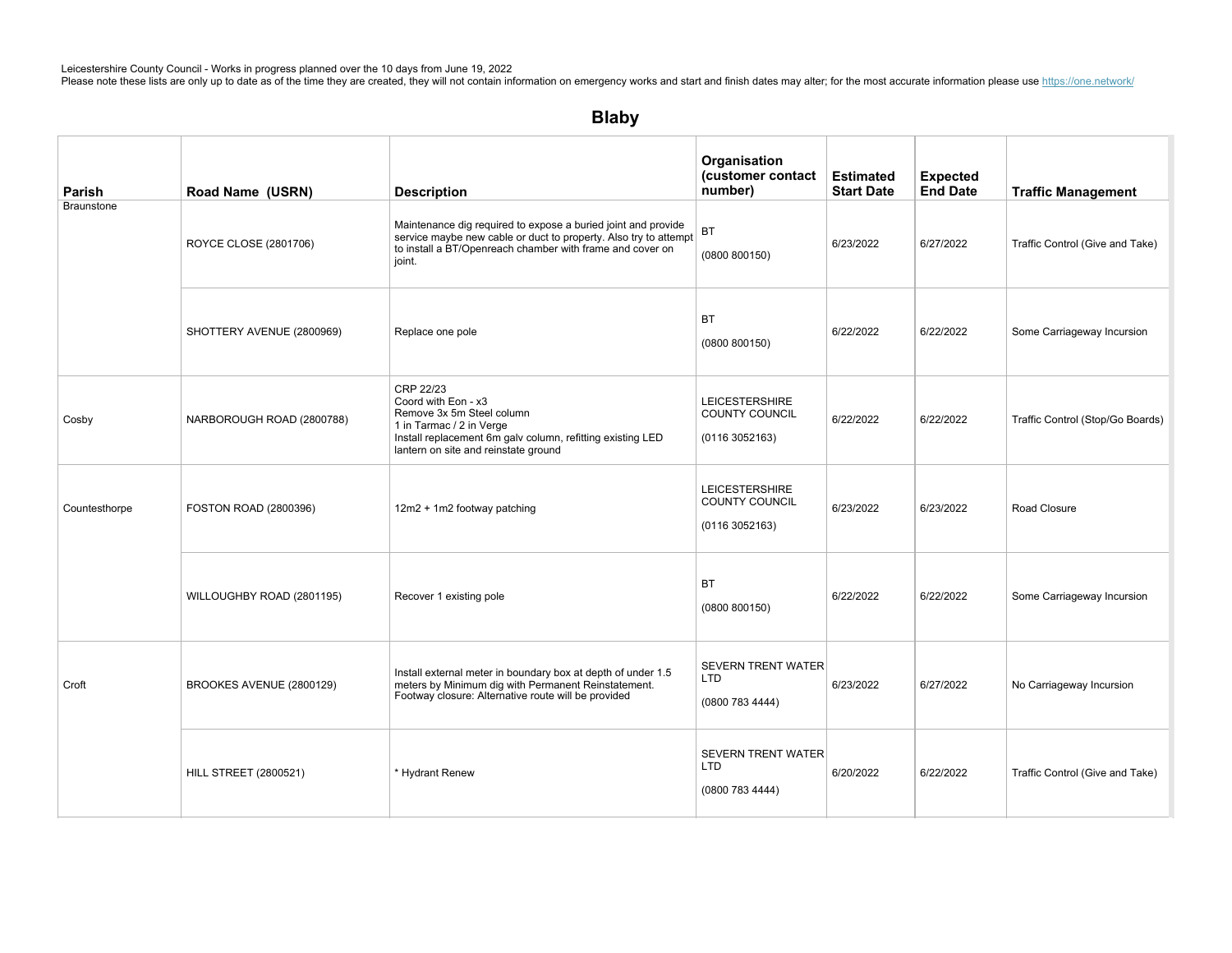| Parish  | Road Name (USRN)                | <b>Description</b>                                                                                                                                                                                                                                                            | Organisation<br>(customer contact<br>number)                                 | <b>Estimated</b><br><b>Start Date</b> | <b>Expected</b><br><b>End Date</b> | <b>Traffic Management</b>       |
|---------|---------------------------------|-------------------------------------------------------------------------------------------------------------------------------------------------------------------------------------------------------------------------------------------------------------------------------|------------------------------------------------------------------------------|---------------------------------------|------------------------------------|---------------------------------|
| Enderby | ABBEY ROAD (2800001)            | Install external meter in boundary box at depth of under 1.5<br>meters by Minimum dig with Permanent Reinstatement.<br>Footway closure: Alternative route will be provided                                                                                                    | <b>SEVERN TRENT WATER</b><br><b>LTD</b><br>(0800 783 4444)                   | 6/20/2022                             | 6/22/2022                          | No Carriageway Incursion        |
|         | ALDEBY CLOSE (2800006)          | 1 joint hole in tarmac footway and 49m trenching in tarmac<br>footway for new supply CARRIAGEWAY INCURSION IS FOR<br>SIGNS, BARRIERS & SPOIL ONLY. LEAVE ENOUGH ROAD<br>SPACE FOR VEHICLES TO PASS, LOW TRAFFIC VOLUME<br>Footway closure: Alternative route will be provided | <b>WESTERN POWER</b><br><b>DISTRIBUTION</b><br>(MIDLANDS)<br>(0800 096 3080) | 6/14/2022                             | 6/20/2022                          | Some Carriageway Incursion      |
|         |                                 | connecting onto an existing gas main to lay a new gas pipework<br>appx 1.2 m in f/w.<br>Footway closure: Alternative route will be provided                                                                                                                                   | <b>ES PIPELINES LTD</b>                                                      | 6/23/2022                             | 6/29/2022                          | No Carriageway Incursion        |
|         | FOOTPATH W10 (2802104)          | Desilting works at Lubbesthorpe Brook                                                                                                                                                                                                                                         | <b>LEICESTERSHIRE</b><br>COUNTY COUNCIL<br>(01163052163)                     | 6/13/2022                             | 7/29/2022                          | Road Closure                    |
|         | <b>HIGH STREET (2800517)</b>    | Excavate in footway / carriageway (tight to curb edge) to clear<br>blocked tee / duct ? Replace if damaged for customer<br>connection<br>Footway closure: Pedestrian walkway will be provided                                                                                 | <b>VIRGIN MEDIA</b><br>(03454541111)                                         | 6/26/2022                             | 6/26/2022                          | Traffic Control (Give and Take) |
|         | LEICESTER ROAD (2800660)        | Excavate in footway to clear blocked tee / duct ? Replace if<br>damaged for customer connection.                                                                                                                                                                              | <b>VIRGIN MEDIA</b><br>(0345454111)                                          | 6/20/2022                             | 6/22/2022                          | No Carriageway Incursion        |
|         | NARBOROUGH ROAD SOUTH (2800790) | <b>FOSSE PARK WORKS</b><br>Site storage compound until remaining phases of Fosse Park<br>Scheme completed.                                                                                                                                                                    | <b>LEICESTERSHIRE</b><br>COUNTY COUNCIL<br>(01163052163)                     | 6/17/2022                             | 12/31/2022                         | No Carriageway Incursion        |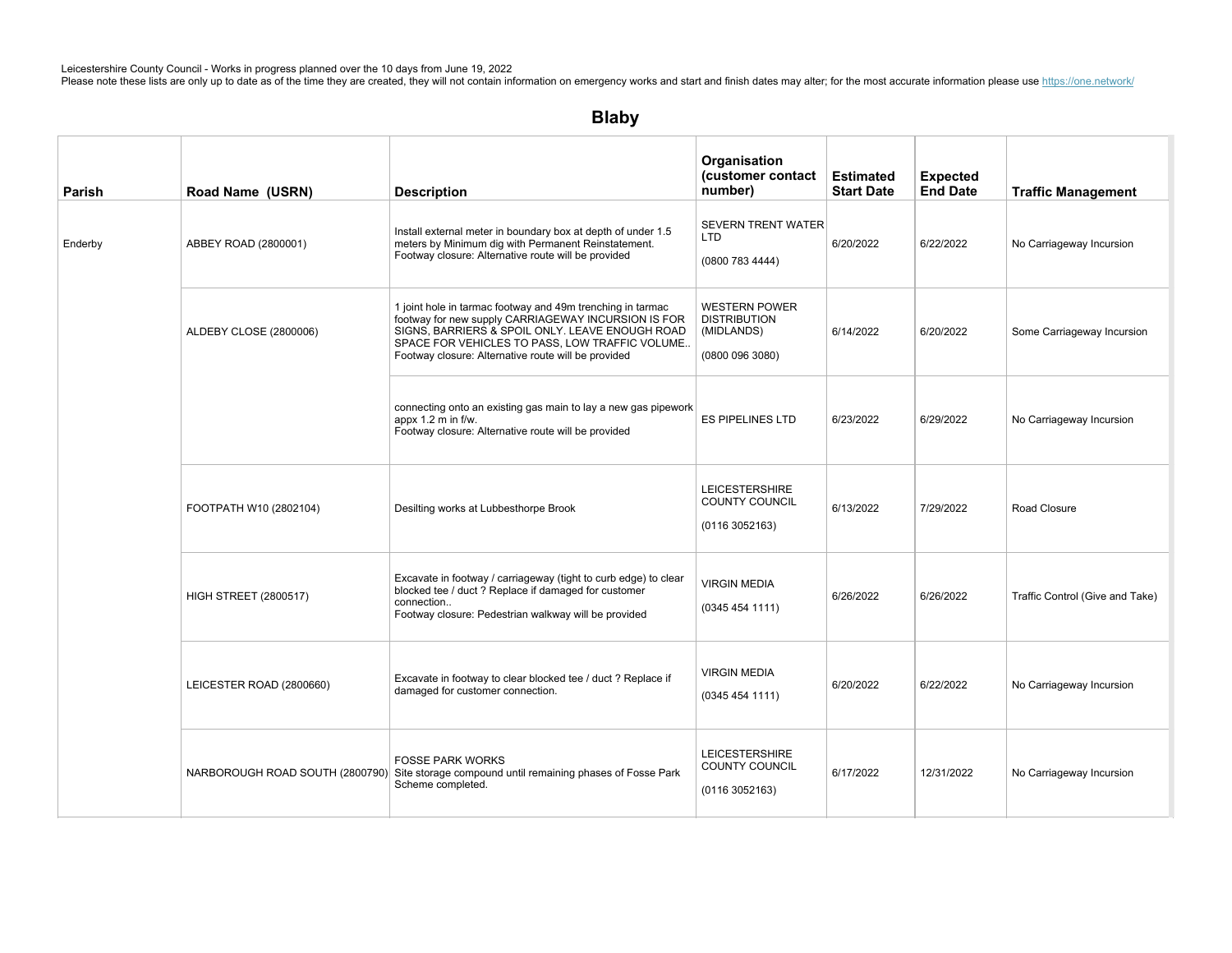| Parish     | Road Name (USRN)                                      | <b>Description</b>                                                                                                                                                                                                                                                                                                                                  | Organisation<br>(customer contact<br>number)                               | <b>Estimated</b><br><b>Start Date</b> | <b>Expected</b><br><b>End Date</b> | <b>Traffic Management</b>              |
|------------|-------------------------------------------------------|-----------------------------------------------------------------------------------------------------------------------------------------------------------------------------------------------------------------------------------------------------------------------------------------------------------------------------------------------------|----------------------------------------------------------------------------|---------------------------------------|------------------------------------|----------------------------------------|
| Enderby    | SHORTRIDGE LANE (2800968)                             | Council defect- remedial reinstatement to rectify excavating<br>sunken fw $3 \times 1$ fw $4 \times 0.5$ fw.<br>excavating sunken cw 8x 0.5 cw. Works to be carried out over<br>two weekends. Site set up 11th - 12th and cleared and set back<br>up on 18th-19th and cleared once completed<br>Footway closure: Alternative route will be provided | <b>WESTERN POWER</b><br><b>DISTRIBUTION</b><br>(MIDLANDS)<br>(08000963080) | 6/11/2022                             | 6/19/2022                          | Traffic Control (Stop/Go Boards)       |
|            | <b>THORPE WAY (2801566)</b>                           | THESE WORKS ARE FOR THE ESSENTIAL UPGRADING OF<br>EXISTING COMMUNICATIONS EQUIPMENT.<br>WORKS ARE INSIDE THE EXISTING CABINETS ONLY.<br>THESE WORKS WILL NOT REQUIRE EXCAVATION                                                                                                                                                                     | T-MOBILE (UK) LIMITED $\vert$ 6/21/2022                                    |                                       | 6/21/2022                          | No Carriageway Incursion               |
| Glen Parva | BAYSWATER DRIVE (2800059)                             | Capital WASHOUT INSTALL 100MM                                                                                                                                                                                                                                                                                                                       | <b>SEVERN TRENT WATER</b><br><b>LTD</b><br>(0800783444)                    | 6/29/2022                             | 7/1/2022                           | Traffic Control (Give and Take)        |
|            | FOOTPATH FROM WESTLEIGH ROAD<br>TO LITTLE G (2802416) | Capital WASHOUT INSTALL 100MM                                                                                                                                                                                                                                                                                                                       | <b>SEVERN TRENT WATER</b><br><b>LTD</b><br>(0800 783 4444)                 | 6/27/2022                             | 6/29/2022                          | No Carriageway Incursion               |
|            | GREENDALE ROAD (2800443)                              | Skip - Licence- 873885                                                                                                                                                                                                                                                                                                                              | <b>LEICESTERSHIRE</b><br>COUNTY COUNCIL<br>(0116 3052163)                  | 6/13/2022                             | 6/19/2022                          | Some Carriageway Incursion             |
|            | <b>HALL CLOSE (2800464)</b>                           | * 3rd LH for LB9081103-000060390634H                                                                                                                                                                                                                                                                                                                | <b>SEVERN TRENT WATER</b><br>LTD.<br>(0800 783 4444)                       | 6/20/2022                             | 6/22/2022                          | Traffic Control (Multi-Way<br>Signals) |
|            | LEICESTER ROAD (2800655)                              | * Boundary box Install 25mm.<br>Footway closure: Pedestrian walkway will be provided                                                                                                                                                                                                                                                                | <b>SEVERN TRENT WATER</b><br>LTD<br>(08007834444)                          | 6/20/2022                             | 6/22/2022                          | Traffic Control (Multi-Way<br>Signals) |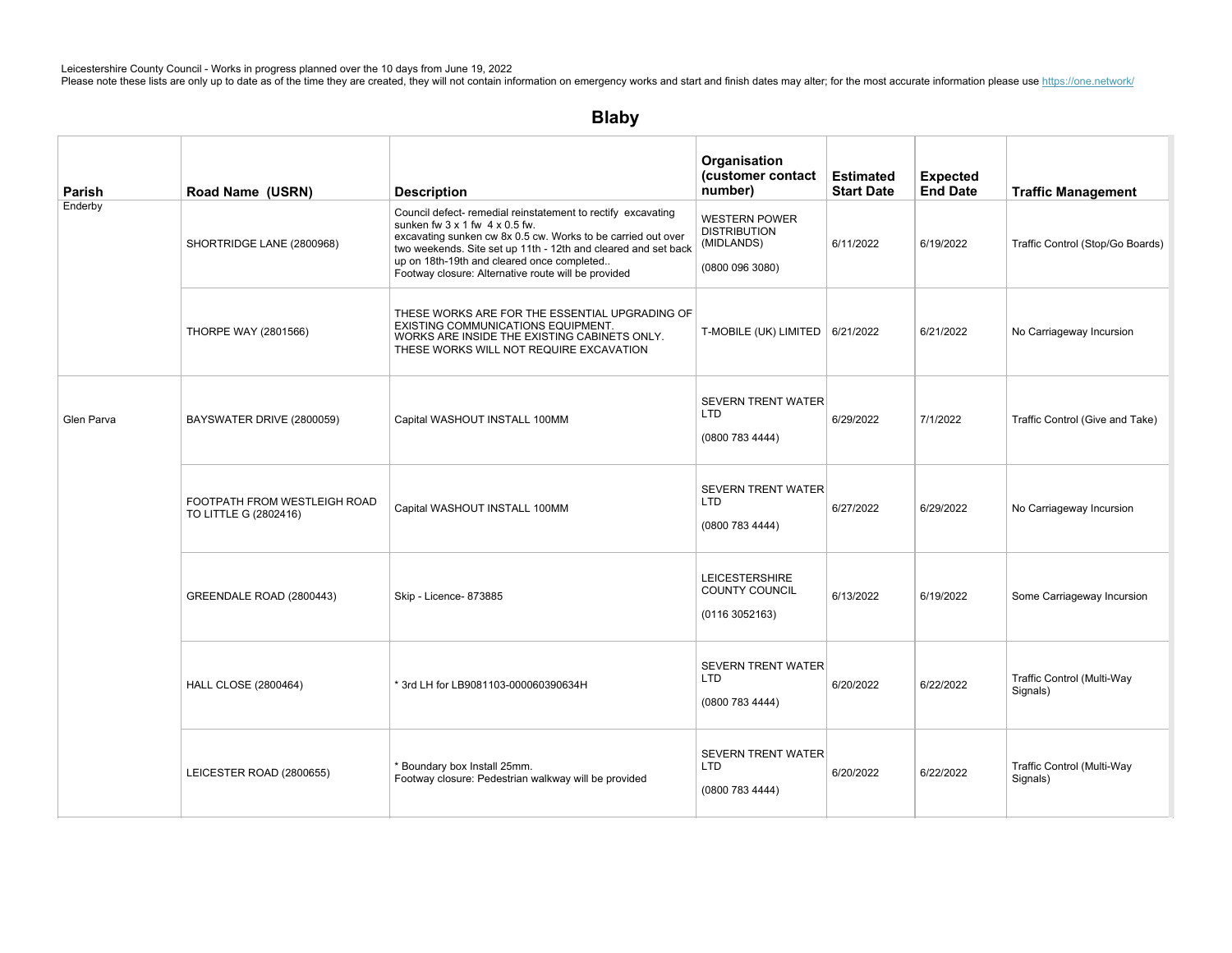| Parish     | Road Name (USRN)              | <b>Description</b>                                                                                                 | Organisation<br>(customer contact<br>number)               | <b>Estimated</b><br><b>Start Date</b> | <b>Expected</b><br><b>End Date</b> | <b>Traffic Management</b>              |
|------------|-------------------------------|--------------------------------------------------------------------------------------------------------------------|------------------------------------------------------------|---------------------------------------|------------------------------------|----------------------------------------|
| Glen Parva | LEICESTER ROAD (2800655)      | * Small Sluice Valve Re-pack 4"                                                                                    | <b>SEVERN TRENT WATER</b><br><b>LTD</b><br>(0800 783 4444) | 6/28/2022                             | 6/30/2022                          | Traffic Control (Multi-Way<br>Signals) |
|            | REGENCY CLOSE (2800895)       | Install external meter in boundary box at depth of under 1.5<br>meters by Minimum dig with Permanent Reinstatement | <b>SEVERN TRENT WATER</b><br><b>LTD</b><br>(0800 783 4444) | 6/23/2022                             | 6/23/2022                          | No Carriageway Incursion               |
| Glenfield  | <b>BUDE DRIVE (2800149)</b>   | replace edging kerbs                                                                                               | <b>SEVERN TRENT WATER</b><br><b>LTD</b><br>(0800 783 4444) | 6/23/2022                             | 6/24/2022                          | No Carriageway Incursion               |
|            | <b>GYNSILL LANE (2800462)</b> | * Large Sluice Valve Renew 9".<br>Footway closure: Alternative route will be provided                              | <b>SEVERN TRENT WATER</b><br><b>LTD</b><br>(0800 783 4444) | 6/28/2022                             | 6/30/2022                          | Traffic Control (Two-Way<br>Signals)   |
|            | KIRBY ROAD (2800622)          | Surface Dressing (Surface Dressing)                                                                                | <b>LEICESTERSHIRE</b><br>COUNTY COUNCIL<br>(01163052163)   | 6/18/2022                             | 6/22/2022                          | Road Closure                           |
|            | <b>MAIN STREET (2800717)</b>  | Surface Dressing (Surface Dressing)                                                                                | <b>LEICESTERSHIRE</b><br>COUNTY COUNCIL<br>(01163052163)   | 6/18/2022                             | 6/22/2022                          | Road Closure                           |
|            | PARK DRIVE (2800833)          | REPLACE 1 X EXISTING POLE                                                                                          | <b>BT</b><br>(0800 800150)                                 | 6/20/2022                             | 6/20/2022                          | Some Carriageway Incursion             |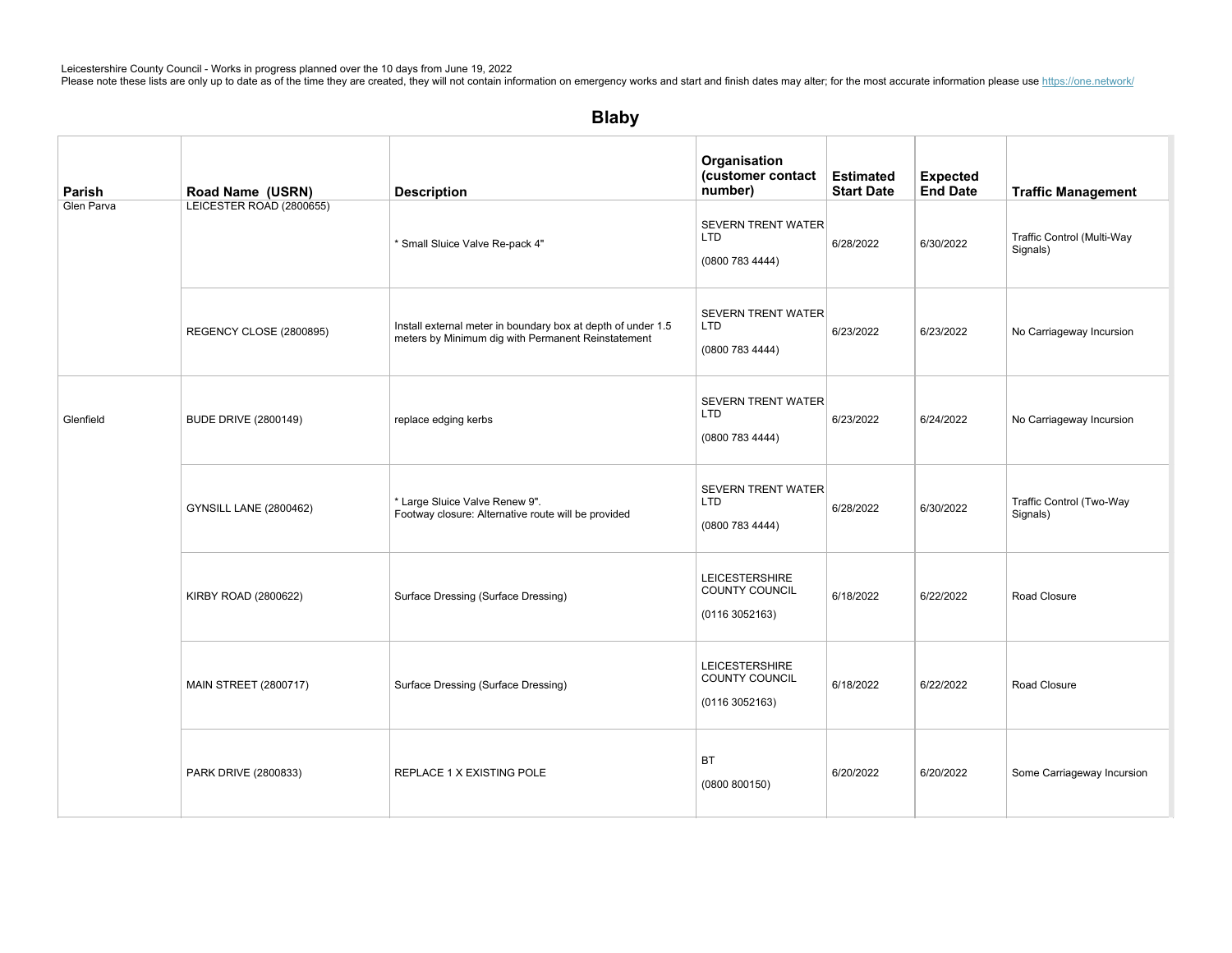| Parish       | Road Name (USRN)        | <b>Description</b>                                                                                                                                                                                               | Organisation<br>(customer contact<br>number)                                 | <b>Estimated</b><br><b>Start Date</b> | <b>Expected</b><br><b>End Date</b> | <b>Traffic Management</b>            |
|--------------|-------------------------|------------------------------------------------------------------------------------------------------------------------------------------------------------------------------------------------------------------|------------------------------------------------------------------------------|---------------------------------------|------------------------------------|--------------------------------------|
| Glenfield    | PARK DRIVE (2800833)    | Substation Works. High Voltage switch gear requires<br>replacement and due to regulatorary demands requires<br>automating. Associated jointing works required both inside and<br>outside of substation compound. | <b>WESTERN POWER</b><br><b>DISTRIBUTION</b><br>(MIDLANDS)<br>(0800 096 3080) | 6/20/2022                             | 7/8/2022                           | Some Carriageway Incursion           |
| Kilby        | FLECKNEY ROAD (2800374) | * Air valve Rebuild chamber                                                                                                                                                                                      | <b>SEVERN TRENT WATER</b><br><b>LTD</b><br>(0800 783 4444)                   | 6/22/2022                             | 6/24/2022                          | Traffic Control (Two-Way<br>Signals) |
| Kirby Muxloe | DESFORD ROAD (2800305)  | Hydrant Rebuild chamber.<br>Footway closure: Pedestrian walkway will be provided                                                                                                                                 | SEVERN TRENT WATER<br><b>LTD</b><br>(0800 783 4444)                          | 6/23/2022                             | 6/27/2022                          | Traffic Control (Two-Way<br>Signals) |
|              | FOOTPATH S4 (2801930)   | Closure of Public Right of Way for safety reasons during S38<br>development works                                                                                                                                | <b>LEICESTERSHIRE</b><br><b>COUNTY COUNCIL</b><br>(01163052163)              | 10/4/2021                             | 9/21/2023                          | Road Closure                         |
|              | FOOTPATH V78 (2802048)  | TTRO required for footpath closure                                                                                                                                                                               | <b>LEICESTERSHIRE</b><br><b>COUNTY COUNCIL</b><br>(01163052163)              | 12/13/2020                            | 11/30/2022                         | Road Closure                         |
|              | KIRBY ROAD (2801777)    | * Trunk Hydrant Install In-line                                                                                                                                                                                  | <b>SEVERN TRENT WATER</b><br><b>LTD</b><br>(0800 783 4444)                   | 6/27/2022                             | 7/8/2022                           | Traffic Control (Two-Way<br>Signals) |
|              | STATION ROAD (2801019)  | * Job in Footway (6mm Bitmac (Tarmac)) * HV Boundary box<br>Install 25mm.<br>Footway closure: Alternative route will be provided                                                                                 | <b>SEVERN TRENT WATER</b><br><b>LTD</b><br>(0800 783 4444)                   | 6/29/2022                             | 7/1/2022                           | Traffic Control (Two-Way<br>Signals) |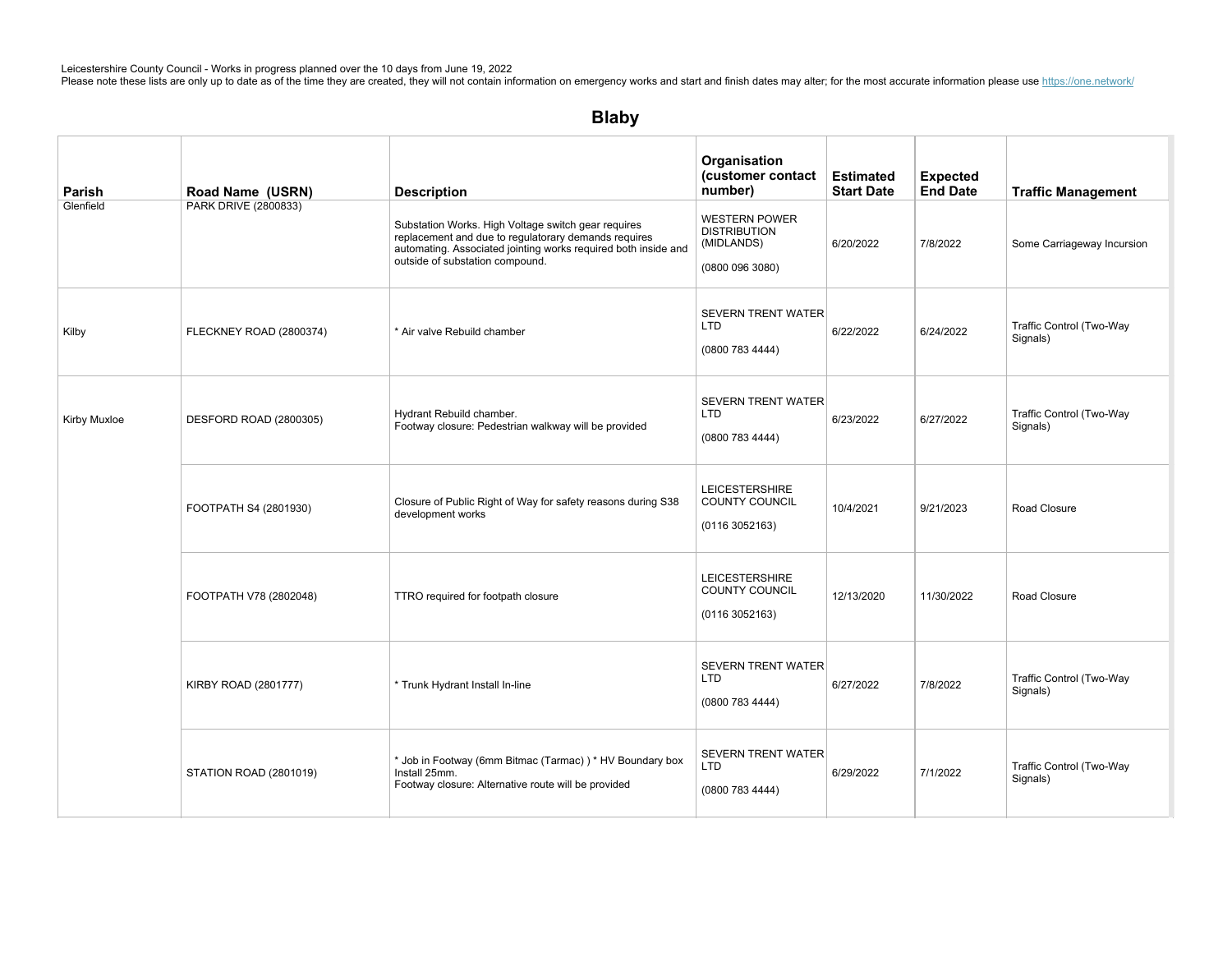| Parish                | Road Name (USRN)                                      | <b>Description</b>                                                                                                                                                                                                                                                                      | Organisation<br>(customer contact<br>number)                     | <b>Estimated</b><br><b>Start Date</b> | <b>Expected</b><br><b>End Date</b> | <b>Traffic Management</b>  |
|-----------------------|-------------------------------------------------------|-----------------------------------------------------------------------------------------------------------------------------------------------------------------------------------------------------------------------------------------------------------------------------------------|------------------------------------------------------------------|---------------------------------------|------------------------------------|----------------------------|
| Leicester Forest East | ACCESS ROAD FROM WALDWICK<br>CLOSE TO ODD N (2802820) | Maintenance dig required to expose a buried joint and provide<br>service maybe new cable or duct to property. Also try to attempt<br>to install a BT/Openreach chamber with frame and cover on<br>joint.                                                                                | ВT<br>(0800 800150)                                              | 6/24/2022                             | 6/28/2022                          | No Carriageway Incursion   |
|                       | BEGGARS LANE (2800068)                                | Surface Dressing (Surface Dressing)                                                                                                                                                                                                                                                     | <b>LEICESTERSHIRE</b><br>COUNTY COUNCIL<br>(01163052163)         | 6/18/2022                             | 6/22/2022                          | Road Closure               |
|                       | BRIGHTWELL DRIVE (2800118)                            | Maintenance dig required to expose and repair a faulty buried<br>joint/cable. Possibly attempt to install duct or a BT/Openreach<br>chamber with frame and cover on faulty joint/cable. Service<br>affecting fault ref:EM1JRG67.<br>Footway closure: Alternative route will be provided | <b>BT</b><br>(0800 800150)                                       | 6/16/2022                             | 6/20/2022                          | No Carriageway Incursion   |
| Lubbesthorpe          | BEGGARS LANE (2800069)                                | Surface Dressing (Surface Dressing)                                                                                                                                                                                                                                                     | <b>LEICESTERSHIRE</b><br>COUNTY COUNCIL<br>(0116 3052163)        | 6/18/2022                             | 6/22/2022                          | Road Closure               |
|                       | LUBBESTHORPE BRIDLE ROAD<br>(2801898)                 | Closure required for the installation of various new infrastructure COUNTY COUNCIL<br>associated with the new development                                                                                                                                                               | <b>LEICESTERSHIRE</b><br>(01163052163)                           | 10/9/2020                             | 6/17/2024                          | Road Closure               |
|                       | TAY ROAD (2802666)                                    | Exposing gas pipe withing the footpath so it can be temporarily<br>capped off and then reinstated after completion of drainage                                                                                                                                                          | <b>LEICESTERSHIRE</b><br><b>COUNTY COUNCIL</b><br>(0116 3052163) | 6/20/2022                             | 7/29/2022                          | Some Carriageway Incursion |
|                       |                                                       | S50 Licence to excavate and install gas and electric services to<br>new plots                                                                                                                                                                                                           | <b>LEICESTERSHIRE</b><br>COUNTY COUNCIL<br>(01163052163)         | 6/17/2022                             | 6/25/2022                          | No Carriageway Incursion   |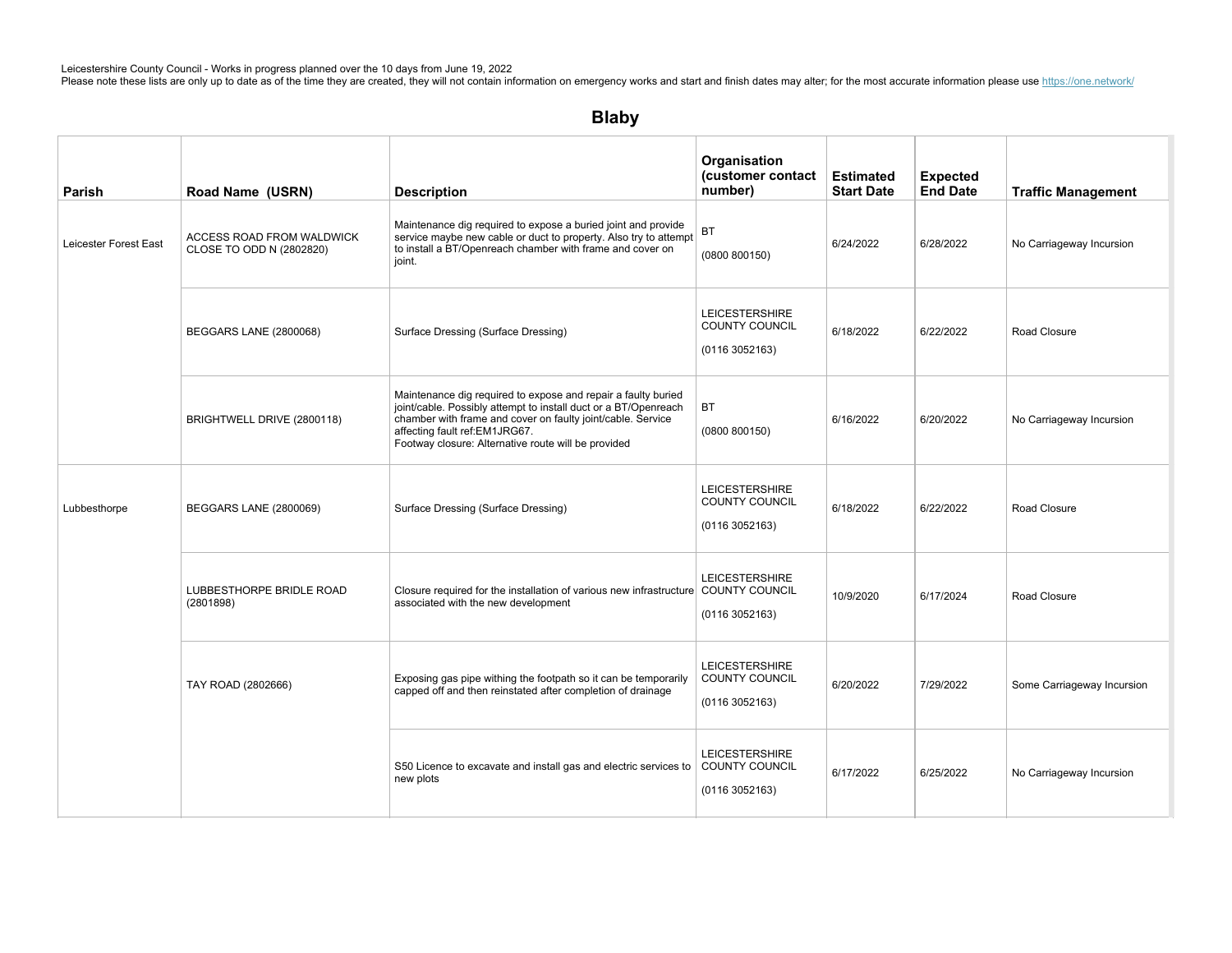| Parish     | Road Name (USRN)           | <b>Description</b>                                                                                                                                                                                                                         | Organisation<br>(customer contact<br>number)                                 | <b>Estimated</b><br><b>Start Date</b> | <b>Expected</b><br><b>End Date</b> | <b>Traffic Management</b>              |
|------------|----------------------------|--------------------------------------------------------------------------------------------------------------------------------------------------------------------------------------------------------------------------------------------|------------------------------------------------------------------------------|---------------------------------------|------------------------------------|----------------------------------------|
| Narborough | <b>BELL LANE (2800070)</b> | * 3rd LH for LB9081103-000060433073 * CARRIAGEWAY<br>TYPE 4 (UP TO 0.5 MSA)                                                                                                                                                                | <b>SEVERN TRENT WATER</b><br><b>LTD</b><br>(0800 783 4444)                   | 6/26/2022                             | 6/26/2022                          | Traffic Control (Multi-Way<br>Signals) |
|            | COSBY ROAD (2801548)       | Excavate in Verge to connect onto existing 6 inch water main<br>and lay across carriageway onto site. Developer has installed<br>duct across CW.                                                                                           | <b>SEVERN TRENT WATER</b><br><b>LTD</b><br>(0800 783 4444)                   | 6/20/2022                             | 6/22/2022                          | Some Carriageway Incursion             |
|            |                            | S278 Phased works<br>PHASE 1 - construction of junction into new housing<br>development - 23 May until 19 June<br>PHASE 2 - Final planing and resurfacing works to be carried out<br>after STW new connection works completed - 27-30 June | <b>LEICESTERSHIRE</b><br>COUNTY COUNCIL<br>(0116 3052163)                    | 5/23/2022                             | 6/30/2022                          | Traffic Control (Two-Way<br>Signals)   |
|            | FINCH WAY (2800367)        | 76m2 Carriageway Patching                                                                                                                                                                                                                  | <b>LEICESTERSHIRE</b><br>COUNTY COUNCIL<br>(01163052163)                     | 6/20/2022                             | 6/20/2022                          | Traffic Control (Give and Take)        |
|            | FOREST ROAD (2800384)      | ShortCommPipe Renew 25mm with Trailer.<br>Footway closure: Pedestrian walkway will be provided                                                                                                                                             | <b>SEVERN TRENT WATER</b><br>LTD<br>(0800 783 4444)                          | 6/22/2022                             | 6/24/2022                          | Traffic Control (Two-Way<br>Signals)   |
|            | HERDSMANS CLOSE (2800510)  | Install external meter in boundary box at depth of under 1.5<br>meters by Minimum dig with Permanent Reinstatement                                                                                                                         | <b>SEVERN TRENT WATER</b><br><b>LTD</b><br>(0800 783 4444)                   | 6/23/2022                             | 6/23/2022                          | No Carriageway Incursion               |
|            | HUNCOTE ROAD (2800570)     | 1 joint hole in tarmac footway, 6 m trenching in tarmac footway<br>and grass verge, and 6.5m road crossing in tarmac road for new<br>supply, and spoil storage<br>Footway closure: Alternative route will be provided                      | <b>WESTERN POWER</b><br><b>DISTRIBUTION</b><br>(MIDLANDS)<br>(0800 096 3080) | 6/27/2022                             | 6/30/2022                          | Road Closure                           |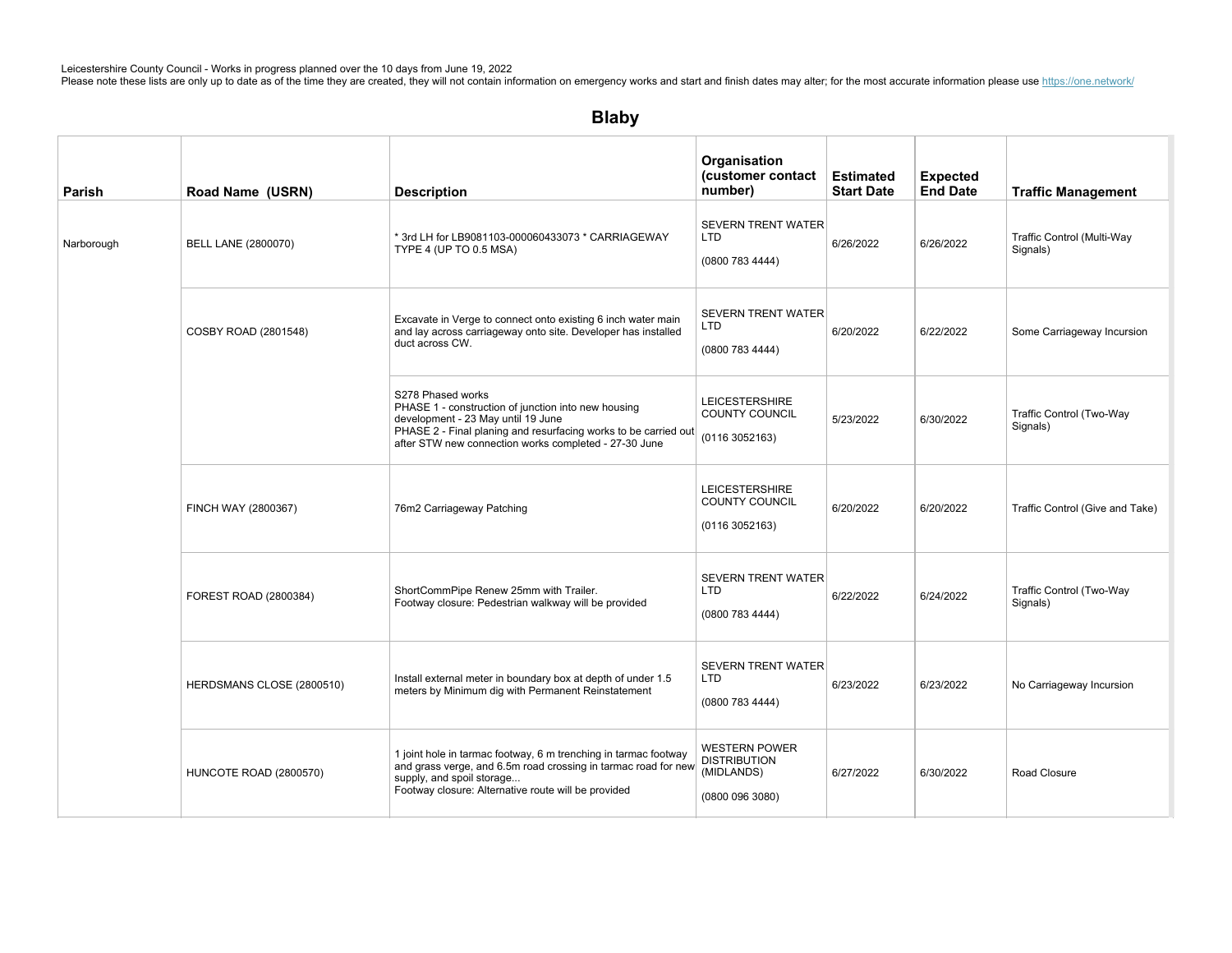# Blaby

| Parish                | Road Name (USRN)             | <b>Description</b>                                                                                                                                                                                                  | Organisation<br>(customer contact<br>number)                                 | <b>Estimated</b><br><b>Start Date</b> | <b>Expected</b><br><b>End Date</b> | <b>Traffic Management</b>       |
|-----------------------|------------------------------|---------------------------------------------------------------------------------------------------------------------------------------------------------------------------------------------------------------------|------------------------------------------------------------------------------|---------------------------------------|------------------------------------|---------------------------------|
| Sapcote               | FOOTPATH V38 (2801977)       | Footpath closure for safety reasons due to housing development COUNTY COUNCIL<br>works                                                                                                                              | <b>LEICESTERSHIRE</b><br>(01163052163)                                       | 2/3/2021                              | 12/31/2022                         | Road Closure                    |
| Sharnford             | COVENTRY ROAD (2800271)      | Please reset 10 drainage channels in the footway and make<br>good surrounding footway (0.5m x 10m patch), the footway gully COUNTY COUNCIL<br>may need to be adjsted to accomodate the new fall of the<br>channels. | <b>LEICESTERSHIRE</b><br>(01163052163)                                       | 6/29/2022                             | 6/30/2022                          | Traffic Control (Give and Take) |
|                       | FOSSE WAY (2801687)          | Creation of passing places & civils works                                                                                                                                                                           | <b>LEICESTERSHIRE</b><br>COUNTY COUNCIL<br>(01163052163)                     | 5/16/2022                             | 8/5/2022                           | Road Closure                    |
|                       | <b>HENSON WAY (2800508)</b>  | 1 joint hole in tarmac footway, 2m trenching in tarmac footway<br>and spoil storage for supply alteration<br>Footway closure: Alternative route will be provided                                                    | <b>WESTERN POWER</b><br><b>DISTRIBUTION</b><br>(MIDLANDS)<br>(0800 096 3080) | 6/29/2022                             | 7/1/2022                           | No Carriageway Incursion        |
| <b>Stoney Stanton</b> | <b>SOUTH DRIVE (2800986)</b> | * 1 x new connection of 32mm MDPE service * to 180mm MDPE SEVERN TRENT WATER<br>main in Footpath.<br>Footway closure: Pedestrian walkway will be provided                                                           | (0800 783 4444)                                                              | 6/17/2022                             | 6/20/2022                          | Traffic Control (Give and Take) |
| Whetstone             | BRIDLEWAY Z47 (2802191)      | Excavate approx 36m in verge (rest of works looks to be in<br>private) & 1m footway (bridleway) to install new track & tee for<br>customer connection                                                               | <b>VIRGIN MEDIA</b><br>(03454541111)                                         | 6/22/2022                             | 6/24/2022                          | No Carriageway Incursion        |
|                       | ENDERBY ROAD (2800341)       | Road marking testing                                                                                                                                                                                                | <b>LEICESTERSHIRE</b><br>COUNTY COUNCIL<br>(01163052163)                     | 6/27/2022                             | 6/28/2022                          | Lane Closure                    |

SEVERNTRENTWATER

GREENFIELDS(2800444) Installexternalmeterinboundaryboxatdepthofunder1.5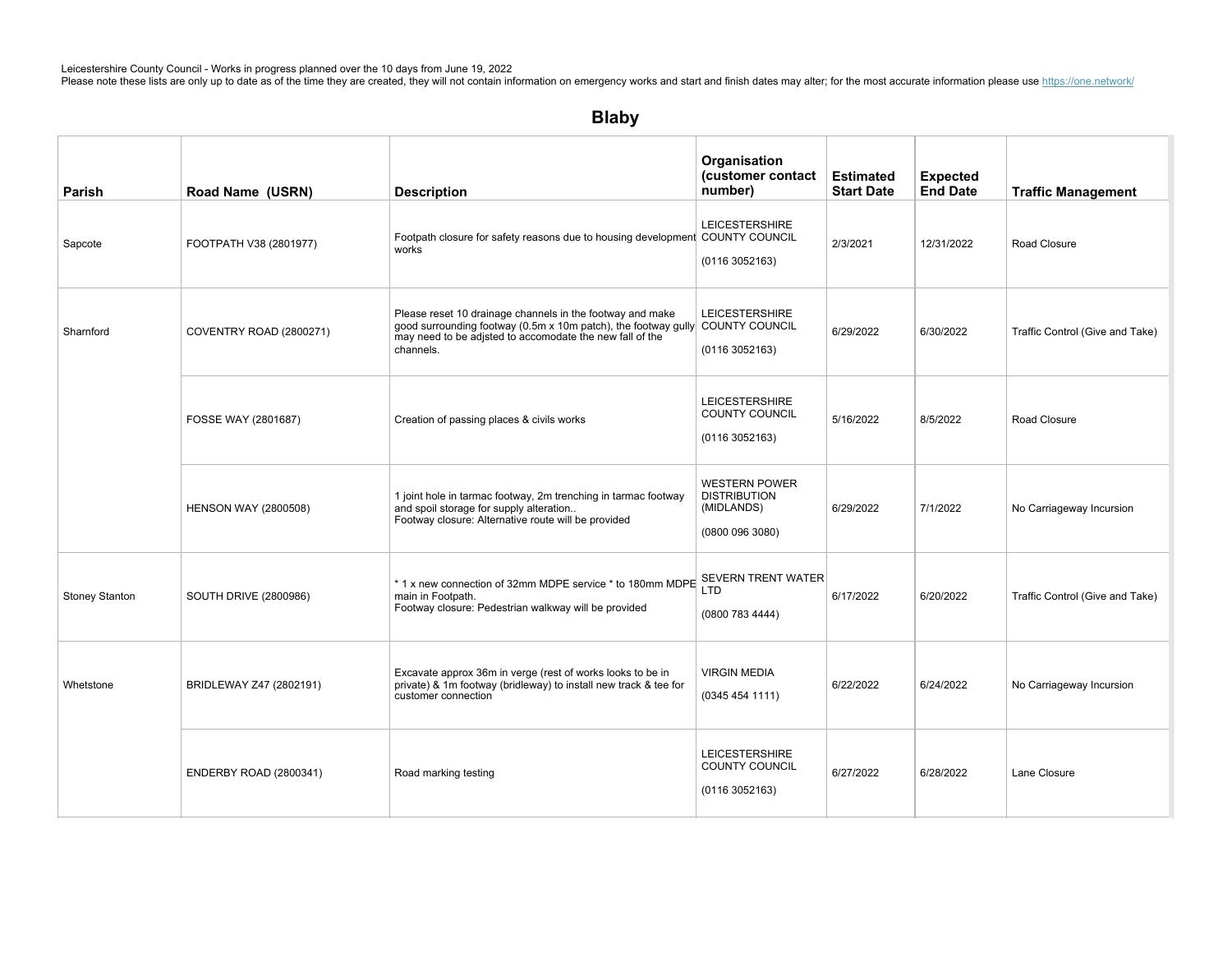| Parish    | Road Name (USRN)              | <b>Description</b>                                                                                                                                                         | Organisation<br>(customer contact<br>number)                                 | <b>Estimated</b><br><b>Start Date</b> | <b>Expected</b><br><b>End Date</b> | <b>Traffic Management</b>       |
|-----------|-------------------------------|----------------------------------------------------------------------------------------------------------------------------------------------------------------------------|------------------------------------------------------------------------------|---------------------------------------|------------------------------------|---------------------------------|
| Whetstone | GREENFIELDS (2800444)         | Install external meter in boundary box at depth of under 1.5<br>meters by Minimum dig with Permanent Reinstatement.<br>Footway closure: Alternative route will be provided | <b>SEVERN TRENT WATER</b><br><b>LTD</b><br>(0800 783 4444)                   | 6/22/2022                             | 6/22/2022                          | No Carriageway Incursion        |
|           | GROVE ROAD (2800453)          | Road marking testing                                                                                                                                                       | <b>LEICESTERSHIRE</b><br><b>COUNTY COUNCIL</b><br>(01163052163)              | 6/27/2022                             | 6/28/2022                          | Lane Closure                    |
|           | HENSON CLOSE (2802658)        | Road Closure for safety reasons during development works at<br>the end of Henson Close                                                                                     | <b>LEICESTERSHIRE</b><br>COUNTY COUNCIL<br>(0116 3052163)                    | 6/29/2022                             | 5/31/2023                          | Road Closure                    |
|           | LEVERET DRIVE (2800667)       | Footway Repair.<br>Footway closure: Alternative route will be provided                                                                                                     | <b>BT</b><br>(0800 800150)                                                   | 6/22/2022                             | 6/24/2022                          | Some Carriageway Incursion      |
|           | SUNNYSIDE CLOSE (2801826)     | Hydrant Renew.<br>Footway closure: Alternative route will be provided                                                                                                      | <b>SEVERN TRENT WATER</b><br><b>LTD</b><br>(0800 783 4444)                   | 6/17/2022                             | 6/20/2022                          | Traffic Control (Give and Take) |
|           | <b>TRINITY ROAD (2801545)</b> | Supply new gas service to property due to poor condition of<br>cadent plant to prevent loss of supply.<br>Footway closure: Alternative route will be provided              | <b>CADENT GAS LIMITED</b><br>(0800 389 8000)                                 | 6/16/2022                             | 6/23/2022                          | Some Carriageway Incursion      |
|           | VICTORIA ROAD (2801138)       | 1 joint hole in tarmac footway for new supply.<br>Footway closure: Alternative route will be provided                                                                      | <b>WESTERN POWER</b><br><b>DISTRIBUTION</b><br>(MIDLANDS)<br>(0800 096 3080) | 6/29/2022                             | 7/1/2022                           | Some Carriageway Incursion      |